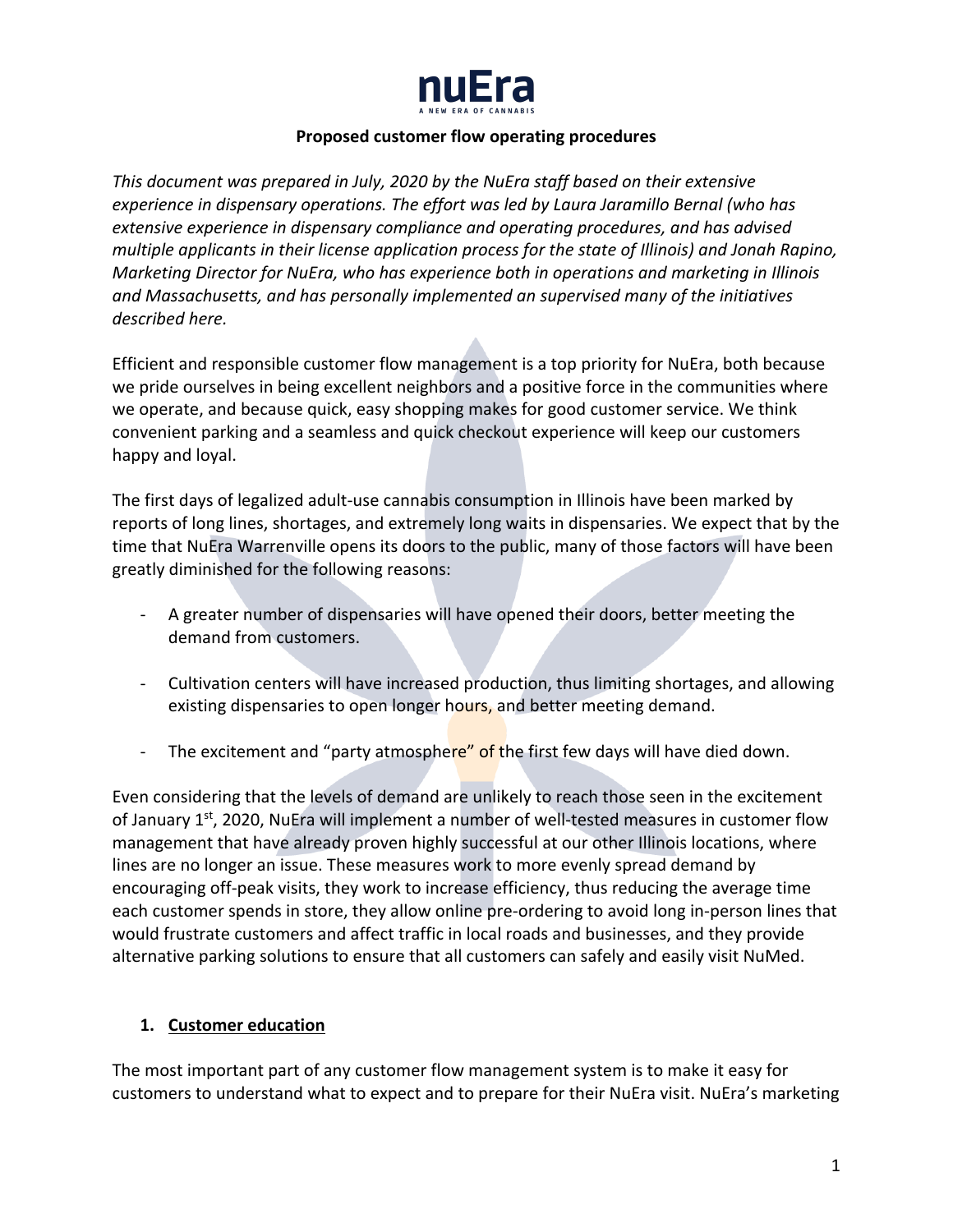

team has a successful track record in using a number of tools to communicate to customers everything they need to know about parking procedures, opening hours, medical-only times, product availability and online pre-ordering.

The following are some of the tools that will be implemented to make sure that the public is well informed regarding parking and visiting procedures:

- Clear and visible signs in our parking lot and facilities indicating that customers are to park only in our designated parking spots, and that unauthorized parking in nearby businesses is not allowed.
- An up-to date website. Our website, accessible from the web and on mobile, will always provide up to date information regarding wait times, product availability, parking, and more. In the weeks leading up to the dispensary opening, visitors to the website will be able to sign up for email and text message alerts so they can stay up to date with all new dispensary procedures.
- Updated business profiles. NuMed keeps current profiles in a number of paid and free services that are commonly used by consumers when finding information about businesses. We keep updated hours and instructions on services like Google Maps (and Google Business pages), Yelp, Foursquare, Leafly, Weedmaps and Pot.com.
- Direct-to-consumer communication: using email and text messaging platforms, users that choose to sign up for our updates will receive information directly alerting them on waiting times, product availability, parking instructions and more.

## **2. Customer flow management**

NuEra has implemented ROPE (Reserve Online Pick-up Express) an easy-to-use online pre-order system across all of its existing dispensaries that allows customers to view the menu of available products, select their order, and pick it up in-store. Customers must select a 30 min window when they will come by for pick-up. We are able to limit the number of pick-up slots available per 30 min window.

When customers arrive, the order has already been prepared and packed for them. Customers that pre-order are able to access an express pick up counter where all that is needed is ID validation and payment for check-out.

This process has several demonstrated advantages, and is a powerful tool in customer flow management: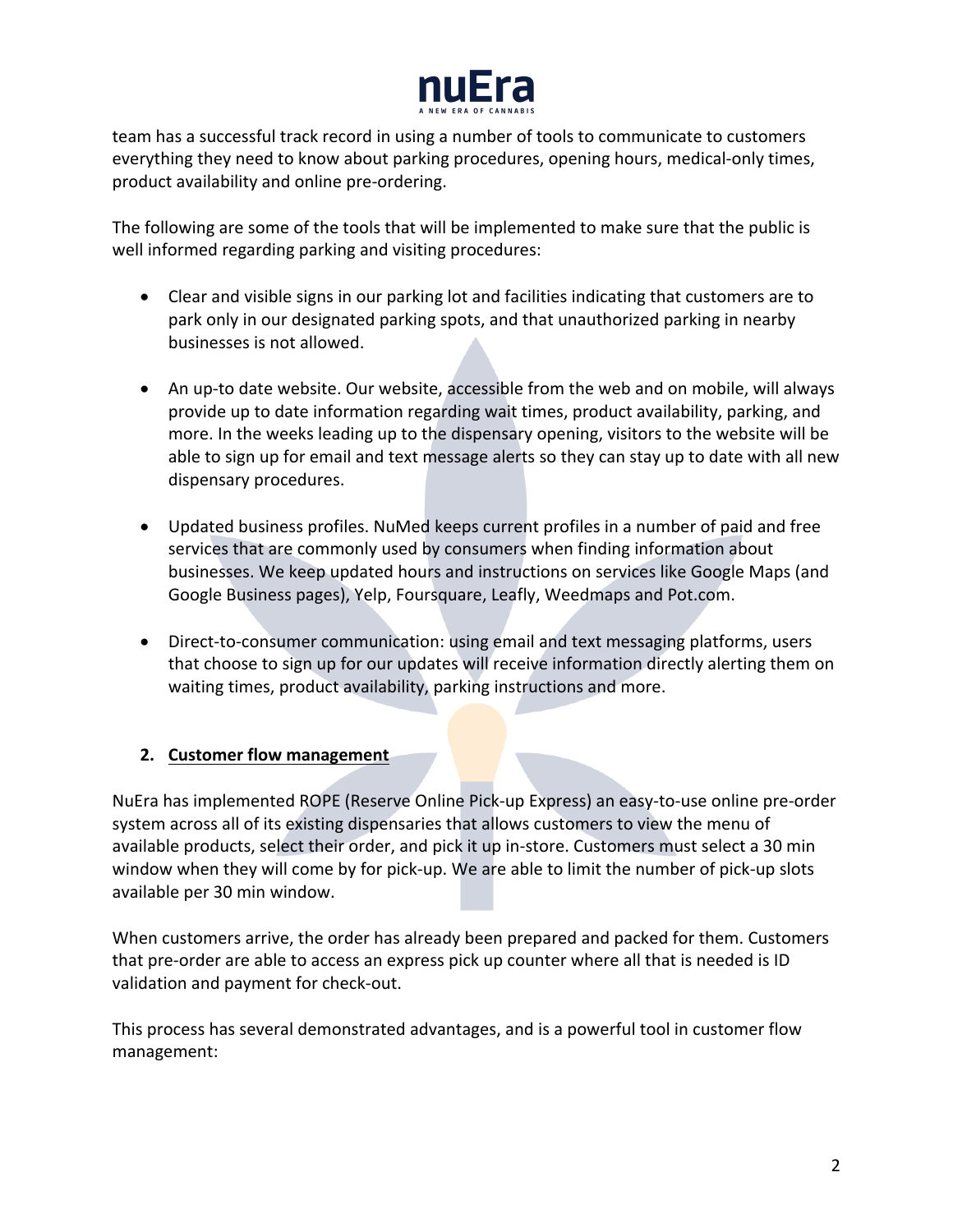

- By allowing customers to see all product available, their THC content and other ingredients, and price-compare ahead of time, and by completely eliminating the need to wait for product to be retrieved from the vault, processed in inventory and packed as they wait, ROPE has dramatically decreased time per transaction, allowing NuEra to process over twice the number of customers using the same number of points of sale.
- By allowing customers to reserve highly sought-after products ahead of time, it prevents rushes or lines whenever such product becomes available.
- ROPE allows NuEra to set the exact number of orders that can be processed every half an hour. This ensures that a steady flow of customers show up throughout the day, rather than at certain peak times (as would be the case in other types of establishments, such as restaurants).
- The system has proven very popular with customers, as it allows them to plan their visits ahead of time, thoroughly research their options, and be assured they won't have to wait in line or find that their desired product is out of stock when they come in.

Additionally, this pre-ordering system will be made available to walk-in customers already waiting for their turn in store. If they are already familiar with the products, and don't need the assistance of a retail associate in making a selection, they will be able to use tablet kiosks to make their selection, which will be packed while they wait and give them access to the express check-out line.

Depending on market conditions or demand levels, ROPE can be used exclusively (as has been the case in our dispensaries during Covid-19 times for all adult-use customers) or in combination with walk-in service. Incentives to increase ROPE usage can include reserved parking for ROPE customers near the shop entrance, and special promotions or loyalty points for ROPE users. We have found that once customers have used ROPE before, they generally adopt it as their shopping method going forward.